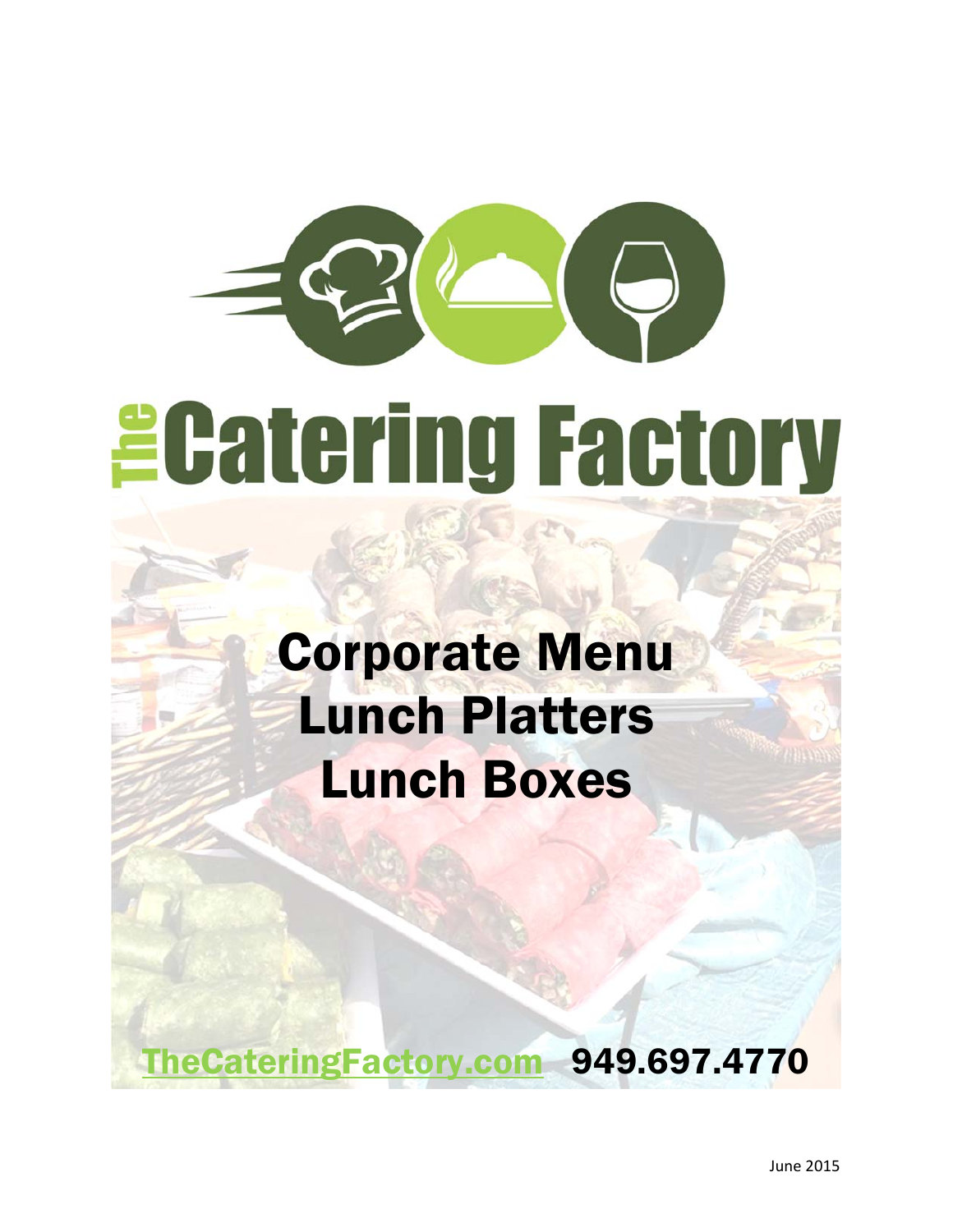

## Boxed Wraps and Sandwiches

#### **Grilled Vegetables Wrap \$7.99**

Zucchini, Yellow Squash, Portabella Mushrooms, Red Pepper and Mozzarella Cheese Drizzled with Basil Aioli Serve with Fresh Fruit Salad and Chocolate Chip Cookie

#### **Herb Roasted Turkey Sandwich \$9.50**

Turkey Breast on Whole Wheat Bread with Mayonnaise, Dijon Mustard, Lettuce and Tomato Served with Fresh Fruit Salad and Chocolate Brownie

#### **Roasted Tri-Tip Wrap \$10.75**

Tender Roasted Tri-Tip Rolled with Cucumbers, Roma Tomatoes and Baby Lettuce Drizzled with Roasted Pepper Aioli in a Whole Wheat Flour Tortilla with Fruit Salad and Chocolate Chip Cookie

#### **Turkey Club Wrap \$9.99**

Herb Roasted Turkey Breast, Avocado, Turkey Bacon, Shredded Romaine Lettuce and Tomatoes with Basil Aioli Rolled in a Whole Wheat Tortilla Served with Fresh Fruit Salad and Chocolate Chip Cookie

#### **Albacore Tuna Salad Sandwich \$7.95**

White Albacore Tuna Salad on Whole Wheat Bread with Lettuce and Tomatoes Served with Fresh Fruit Salad and Chocolate Brownie

#### **Lox and Bagel \$10.50**

Atlantic Smoked Salmon on a Sesame Bagel with Cream Cheese, Capers, Red Onion and Tomatoes Served with Fresh Fruit Salad and a Chocolate Chip Cookie

#### **Grilled Chicken Breast and Avocado \$9.99**

Grilled Chicken Breast on a Ciabatta Bread with Basil Aioli, Lettuce and Tomato, Served with Fresh Fruit Salad and a Chocolate chip Cookie

Custom Menus Always Available Menu prices subject to change without notice

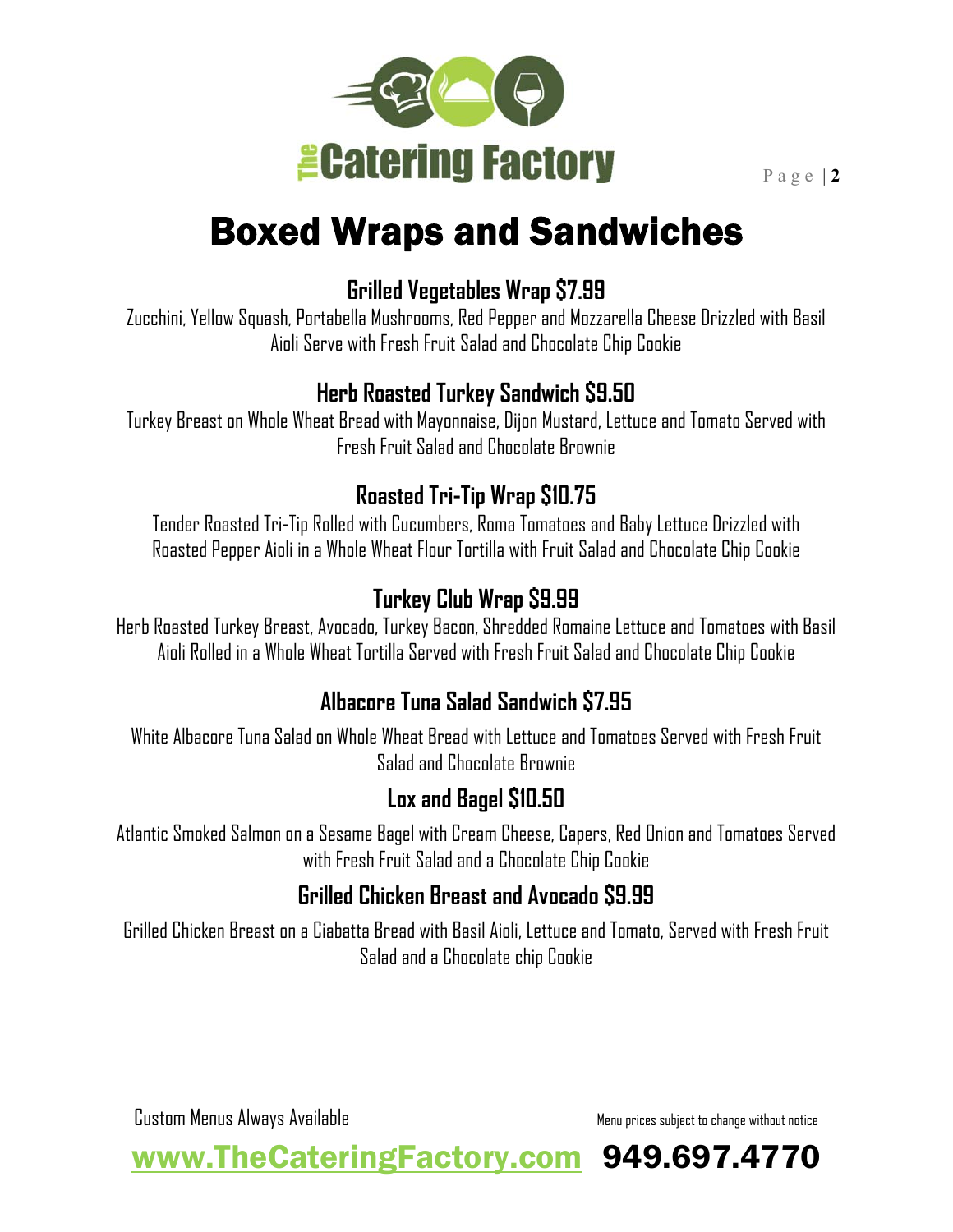

## Boxed Salads

#### **Roasted Fillet of Salmon Salad \$12.99**

Pan Roasted Salmon with Field Greens, Roma Tomatoes, Cucumbers, and Dry Cranberries served with Raspberry Vinaigrette, Rustic Dinner Roll and Butter

#### **Fresh Apple and Goat Cheese Salad \$9.99**

Fresh Apple Slices and Goat Cheese with Field Greens, Candied Walnuts and Dry Cherries served with Champagne Vinaigrette and Rustic Dinner Roll with Butter

#### **BBQ Tri Tip Salad \$12.99**

Roasted Tri Tip with BBQ Sauce with Romaine Lettuce, Grilled Sweet Peppers, Zucchini and Corn served with Ranch Dressing, Rustic Dinner Roll and Butter

#### **Sesame Sear Ahi Tuna Salad \$14.00**

Sear Ahi Tuna with Sesame Seeds served with Baby Field Greens, Roasted Asparagus, Cucumbers, Carrots, Fried Won-Tong Strips served with Ginger Sesame Dressing

#### **Chinese Chicken Salad \$10.99**

Marinated Chicken Breast served on a Bed of Tossed Napa Cabbage, Carrots, Peppers, Red Cabbage, Green Cabbage, Fried Rice Noodles, Orange Segments served with Sesame Dressing

#### **Classic Caesar Salad \$8 Classic Caesar Salad with Chicken Breast \$10**

Additional Variety Available

Custom Menus Always Available Menu prices subject to change without notice

www.TheCateringFactory.com 949.697.4770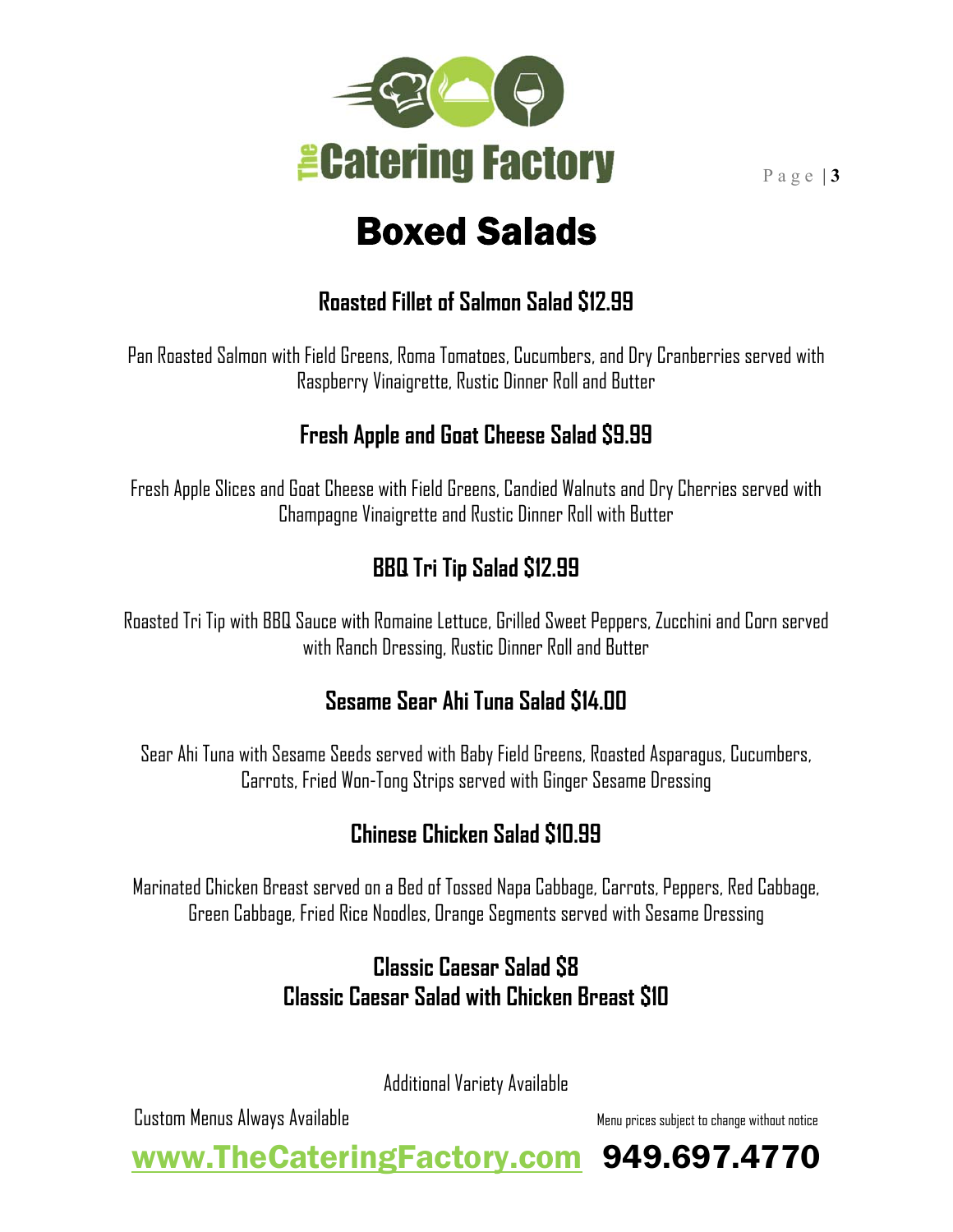

## Wraps and Sandwiches

**Wrap Buffet \$13.45** 

One Wrap Cut in Half Choices are Tri-tip, Turkey Club, Grilled Vegetables and Chicken Caesar

Choice of Three Accompaniments: Yukon Potato Salad, Wheat Penne Pasta Salad, Seasonal Fresh Fruit, Vegetable and Rotelli Pasta Salad

Israeli Salad, Broccoli Salad, Ensalada Russa, Vegetable Crudités with Spinach Dip, Cole Slaw

Relish & Cheese Tray, Micro Greens with Fresh Apple Slices or Caesar Salad

#### **Cold Buffet \$11.50**

Two Petite Roll Sandwiches, Made with Assorted Rolls, Roasted Turkey, Tuna Salad, Egg Salad and Roast Beef

Choice of Three Accompaniments:

Yukon Potato Salad, Wheat Penne Pasta Salad, Seasonal Fresh Fruit, Vegetable and Rotelli Pasta Salad

Israeli Salad, Broccoli Salad, Ensalada Russa, Vegetable Crudités with Spinach Dip, Cole Slaw

Relish & Cheese Tray, Micro Greens with Fresh Apple Slices or Caesar Salad

#### **Cold Buffet with Hot Dish**

Buffalo Chicken Wings Drummette, Italian Meat Balls with Marinara, Cheese Lasagna, Swedish Meat Balls, Stuffed Pasta Shells, Cheese Enchiladas, Teriyaki Chicken Wings Drummette, Chili or Macaroni Cheese

**Cold Buffet with One Hot Entrée \$12.50** 

#### **Cold Buffet with Two Hot Entrées \$13.50**

#### **Cold Buffet with Soup \$13.00**

#### **Cold Buffet Plus Choice of Soup:**

Mushroom and Leeks, Salmon Chowder, Chicken Noodle, Minestrone, Healthy Heart Vegetable or Chilled Soups Gazpacho or Vichyssoise (Leek and Potato)

Custom Menus Always Available Menu prices subject to change without notice

### www.TheCateringFactory.com 949.697.4770

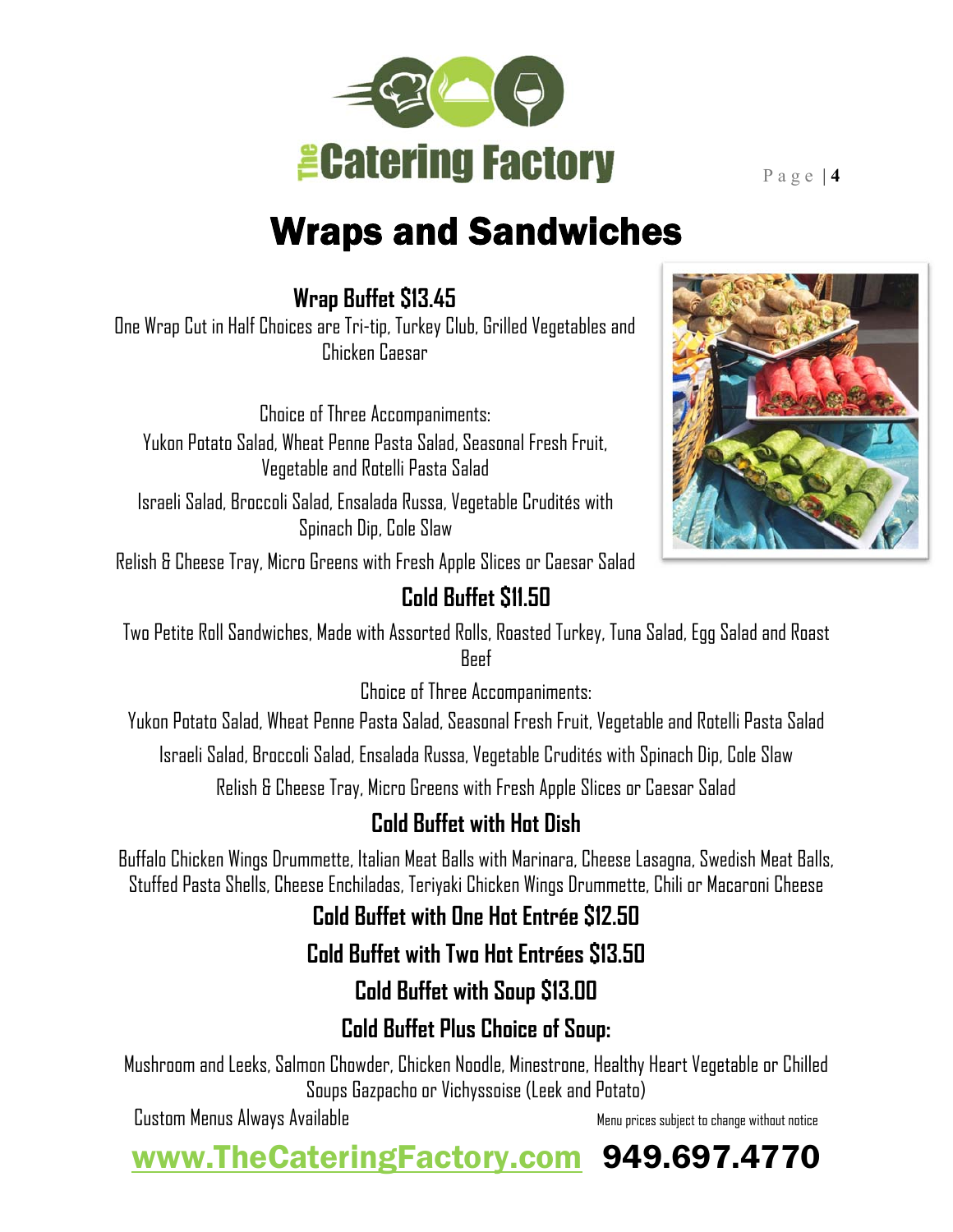

Drinks

#### **Coffee (Regular or Decaf)**

2.5 Gallons (40 cups) \$55.00, 5.0 Gallons (80 cups) \$100.00

**Hot Tea**

2.5 Gallons (40 cups) \$55.00, 5.0 Gallons (80 cups) \$100.00

#### **Soft Drinks and Bottled Water**

Snapple, Red Bull and other Premium Drinks Available Premium Bottle Water Fiji \$2.25each

Assorted Can of Soft Drinks and Bottled Arrowhead Water \$1.25

#### **Juice**

Fresh Orange Juice (Gallon) \$20.00, Individual Premium Orange Juice \$2.25, Apple Juice \$2each



www.TheCateringFactory.com 949.697.4770

Custom Menus Always Available Menu prices subject to change without notice